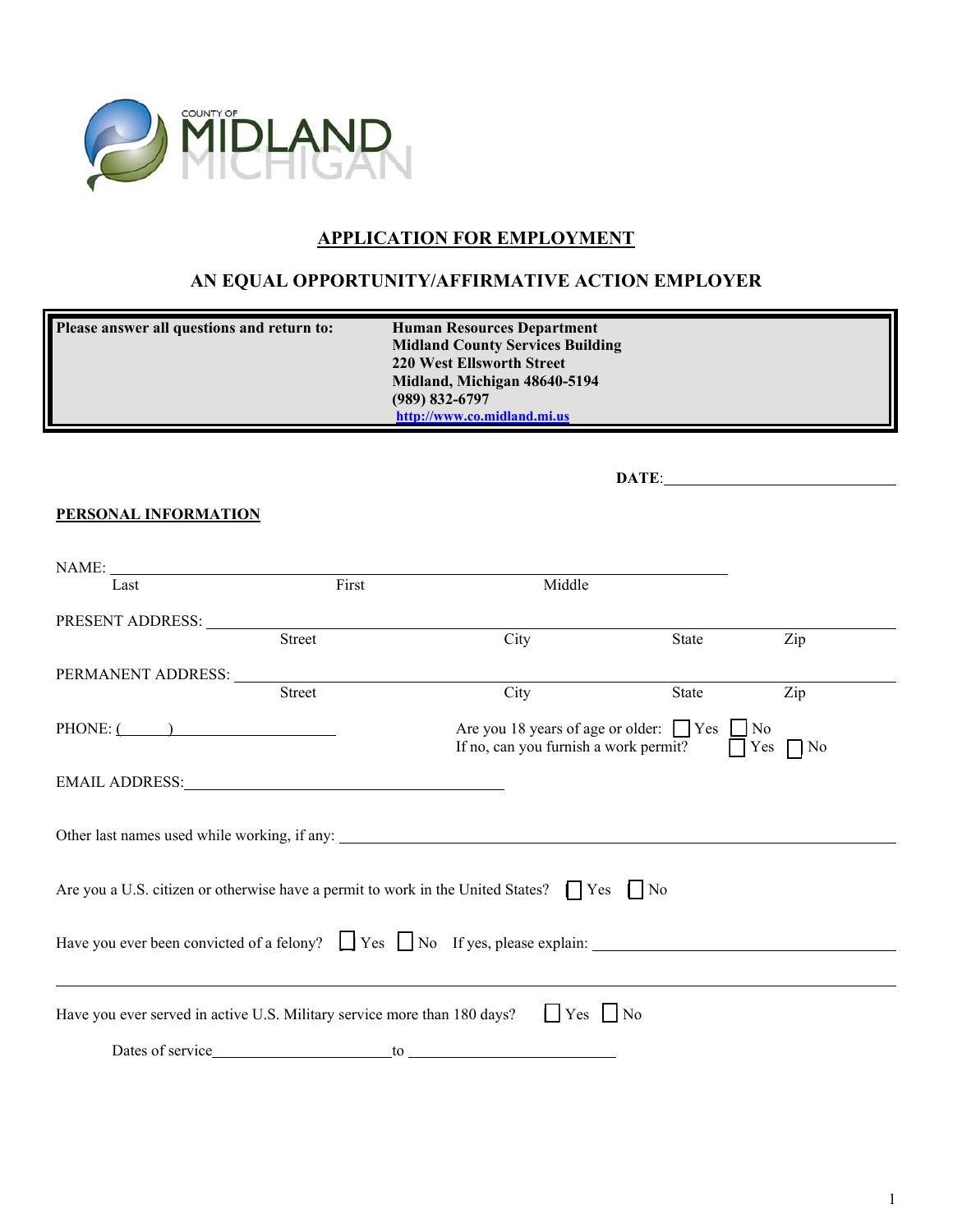|                                                            | Do you have a reliable means of transportation to enable you to get to work in a timely manner? | $ $   Yes     No                           |
|------------------------------------------------------------|-------------------------------------------------------------------------------------------------|--------------------------------------------|
| Do you have a valid driver's license? $\Box$ Yes $\Box$ No |                                                                                                 |                                            |
|                                                            | If yes, driver's license:                                                                       |                                            |
|                                                            | Number                                                                                          | <b>State</b>                               |
| <b>EMPLOYMENT DESIRED</b>                                  |                                                                                                 |                                            |
| Position Applying for                                      |                                                                                                 | Full-Time                                  |
|                                                            | Hours Available Number of Months                                                                | Part-Time                                  |
|                                                            |                                                                                                 |                                            |
|                                                            |                                                                                                 | How did you become aware of this position? |
|                                                            |                                                                                                 |                                            |
| If currently employed, termination notice                  |                                                                                                 | Walk-In                                    |
|                                                            | you must give to present employer                                                               |                                            |
|                                                            |                                                                                                 |                                            |
|                                                            |                                                                                                 |                                            |

| <b>EDUCATION</b> | NAME AND LOCATION<br>OF SCHOOL | <b>NUMBER</b><br>OF YEARS<br><b>ATTENDED</b> | <b>DIPLOMA OR</b><br><b>DEGREE</b> | <b>SUBJECTS STUDIED</b> |
|------------------|--------------------------------|----------------------------------------------|------------------------------------|-------------------------|
| HIGH SCHOOL      |                                |                                              |                                    |                         |
| <b>COLLEGE</b>   |                                |                                              |                                    |                         |
| POST-GRADUATE    |                                |                                              |                                    |                         |
| <b>OTHER</b>     |                                |                                              |                                    |                         |

Please list special qualifications, training, licenses and skills that would assist you in performing the job applied for:

| Are you a Certified Police Officer or have you graduated from a Policy Academy recognized by MCOLES? $\Box$ Yes $\Box$ No |  |
|---------------------------------------------------------------------------------------------------------------------------|--|
| Have you completed the EMPCO Corrections exam? If so what was your score?                                                 |  |

Briefly describe why you are interested in this position:

l

l

l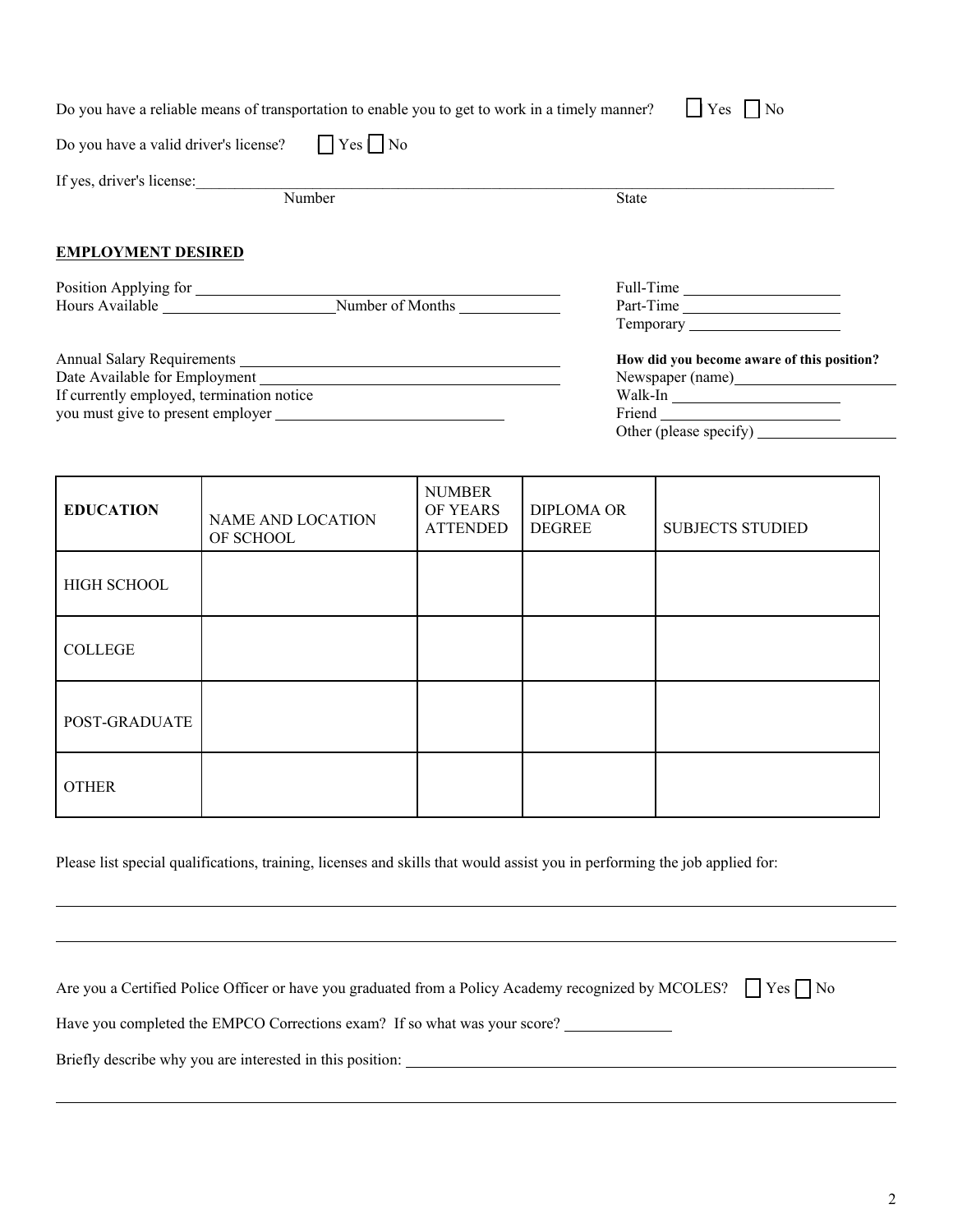| $ $ Yes $ $ No       |                                                                                                                                                                                                                                                                          |                      |                   |  |
|----------------------|--------------------------------------------------------------------------------------------------------------------------------------------------------------------------------------------------------------------------------------------------------------------------|----------------------|-------------------|--|
|                      | <b>EMPLOYMENT HISTORY</b> (begin with most recent)                                                                                                                                                                                                                       |                      |                   |  |
|                      | Company Name: Type of Business: Type of Business:                                                                                                                                                                                                                        |                      |                   |  |
|                      | Street                                                                                                                                                                                                                                                                   | City                 |                   |  |
|                      |                                                                                                                                                                                                                                                                          |                      | Zip<br>State      |  |
| <b>Employed From</b> |                                                                                                                                                                                                                                                                          |                      |                   |  |
| Month/Year           | Final position: Salary: Salary:                                                                                                                                                                                                                                          |                      |                   |  |
|                      |                                                                                                                                                                                                                                                                          |                      |                   |  |
| To                   |                                                                                                                                                                                                                                                                          |                      |                   |  |
| Month/Year           | Reason for leaving: the contract of the contract of the contract of the contract of the contract of the contract of the contract of the contract of the contract of the contract of the contract of the contract of the contra                                           |                      |                   |  |
|                      | If presently employed, may we contact? $\Box$ Yes $\Box$ No                                                                                                                                                                                                              |                      |                   |  |
|                      | If yes, telephone number (including area code): ________________________________                                                                                                                                                                                         |                      |                   |  |
|                      |                                                                                                                                                                                                                                                                          | ****************     |                   |  |
|                      | Company Name: Name:                                                                                                                                                                                                                                                      |                      | Type of Business: |  |
|                      | Address_<br><b>Street</b>                                                                                                                                                                                                                                                | City                 | State<br>Zip      |  |
| <b>Employed From</b> |                                                                                                                                                                                                                                                                          |                      |                   |  |
|                      | Final position: Note that the set of the set of the set of the set of the set of the set of the set of the set of the set of the set of the set of the set of the set of the set of the set of the set of the set of the set o                                           |                      |                   |  |
| Month/Year           |                                                                                                                                                                                                                                                                          |                      |                   |  |
|                      |                                                                                                                                                                                                                                                                          |                      |                   |  |
|                      |                                                                                                                                                                                                                                                                          |                      |                   |  |
| To                   |                                                                                                                                                                                                                                                                          |                      |                   |  |
| Month/Year           | Reason for leaving: example and the set of the set of the set of the set of the set of the set of the set of the set of the set of the set of the set of the set of the set of the set of the set of the set of the set of the<br>If presently employed, may we contact? | $\Box$ Yes $\Box$ No |                   |  |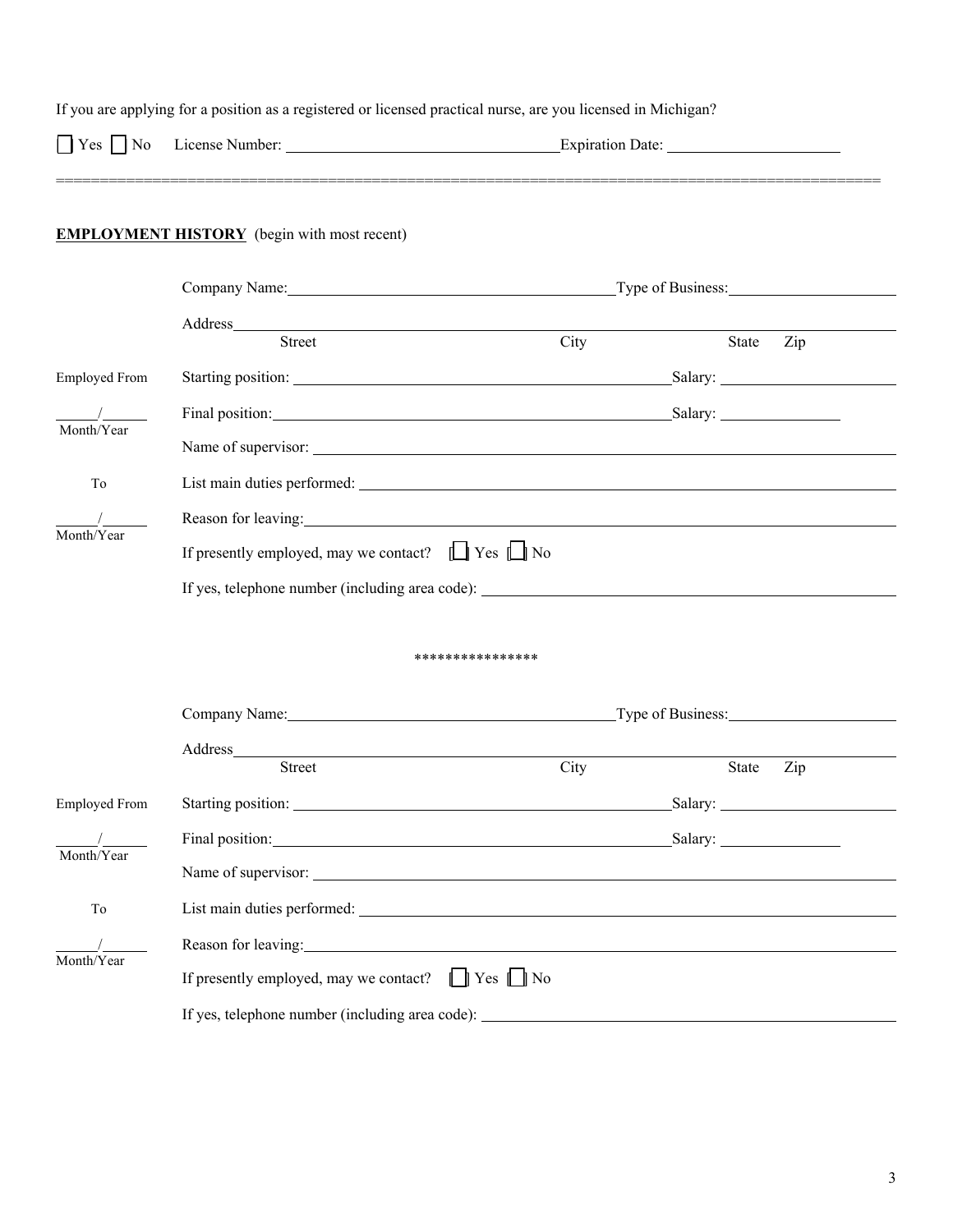### **EMPLOYMENT HISTORY** (continued)

l

|                      | Company Name: Name:                                                                                                                                                                                                            | Type of Business:                                                                                                    |           |     |  |
|----------------------|--------------------------------------------------------------------------------------------------------------------------------------------------------------------------------------------------------------------------------|----------------------------------------------------------------------------------------------------------------------|-----------|-----|--|
|                      | Address_______                                                                                                                                                                                                                 | <u> 1980 - Jan Samuel Barbara, martin da shekara 1980 - An tsa a tsa a tsa a tsa a tsa a tsa a tsa a tsa a tsa a</u> |           |     |  |
|                      | Street                                                                                                                                                                                                                         | City                                                                                                                 | State     | Zip |  |
| <b>Employed From</b> |                                                                                                                                                                                                                                |                                                                                                                      |           |     |  |
| Month/Year           | Final position: Salary: Salary:                                                                                                                                                                                                |                                                                                                                      |           |     |  |
|                      |                                                                                                                                                                                                                                |                                                                                                                      |           |     |  |
| To                   |                                                                                                                                                                                                                                |                                                                                                                      |           |     |  |
|                      | Reason for leaving: the contract of the contract of the contract of the contract of the contract of the contract of the contract of the contract of the contract of the contract of the contract of the contract of the contra |                                                                                                                      |           |     |  |
| Month/Year           | If presently employed, may we contact? $\Box$ Yes $\Box$ No                                                                                                                                                                    |                                                                                                                      |           |     |  |
|                      | If yes, telephone number (including area code): ________________________________                                                                                                                                               |                                                                                                                      |           |     |  |
|                      |                                                                                                                                                                                                                                |                                                                                                                      |           |     |  |
|                      |                                                                                                                                                                                                                                |                                                                                                                      |           |     |  |
|                      |                                                                                                                                                                                                                                | **************                                                                                                       |           |     |  |
|                      | Company Name: Name:<br>Type of Business:                                                                                                                                                                                       |                                                                                                                      |           |     |  |
|                      | Address and the contract of the contract of the contract of the contract of the contract of the contract of the contract of the contract of the contract of the contract of the contract of the contract of the contract of th |                                                                                                                      |           |     |  |
|                      | Street                                                                                                                                                                                                                         | City                                                                                                                 | State Zip |     |  |
| <b>Employed From</b> | Starting position: Manual Communication of the Starting position:                                                                                                                                                              |                                                                                                                      |           |     |  |
| Month/Year           | Final position: Salary: Salary: Salary: Salary: Salary: Salary: Salary: Salary: Salary: Salary: Salary: Salary: Salary: Salary: Salary: Salary: Salary: Salary: Salary: Salary: Salary: Salary: Salary: Salary: Salary: Salary |                                                                                                                      |           |     |  |
|                      | Name of supervisor:                                                                                                                                                                                                            |                                                                                                                      |           |     |  |
| To                   |                                                                                                                                                                                                                                |                                                                                                                      |           |     |  |
|                      | Reason for leaving:                                                                                                                                                                                                            |                                                                                                                      |           |     |  |
| Month/Year           | If presently employed, may we contact? $\Box$ Yes $\Box$ No                                                                                                                                                                    |                                                                                                                      |           |     |  |
|                      | If yes, telephone number (including area code): ________________________________                                                                                                                                               |                                                                                                                      |           |     |  |
|                      |                                                                                                                                                                                                                                |                                                                                                                      |           |     |  |
|                      |                                                                                                                                                                                                                                |                                                                                                                      |           |     |  |
|                      | Have you ever been suspended or discharged from employment? $\Box$ Yes $\Box$ No                                                                                                                                               |                                                                                                                      |           |     |  |
|                      |                                                                                                                                                                                                                                |                                                                                                                      |           |     |  |
|                      |                                                                                                                                                                                                                                |                                                                                                                      |           |     |  |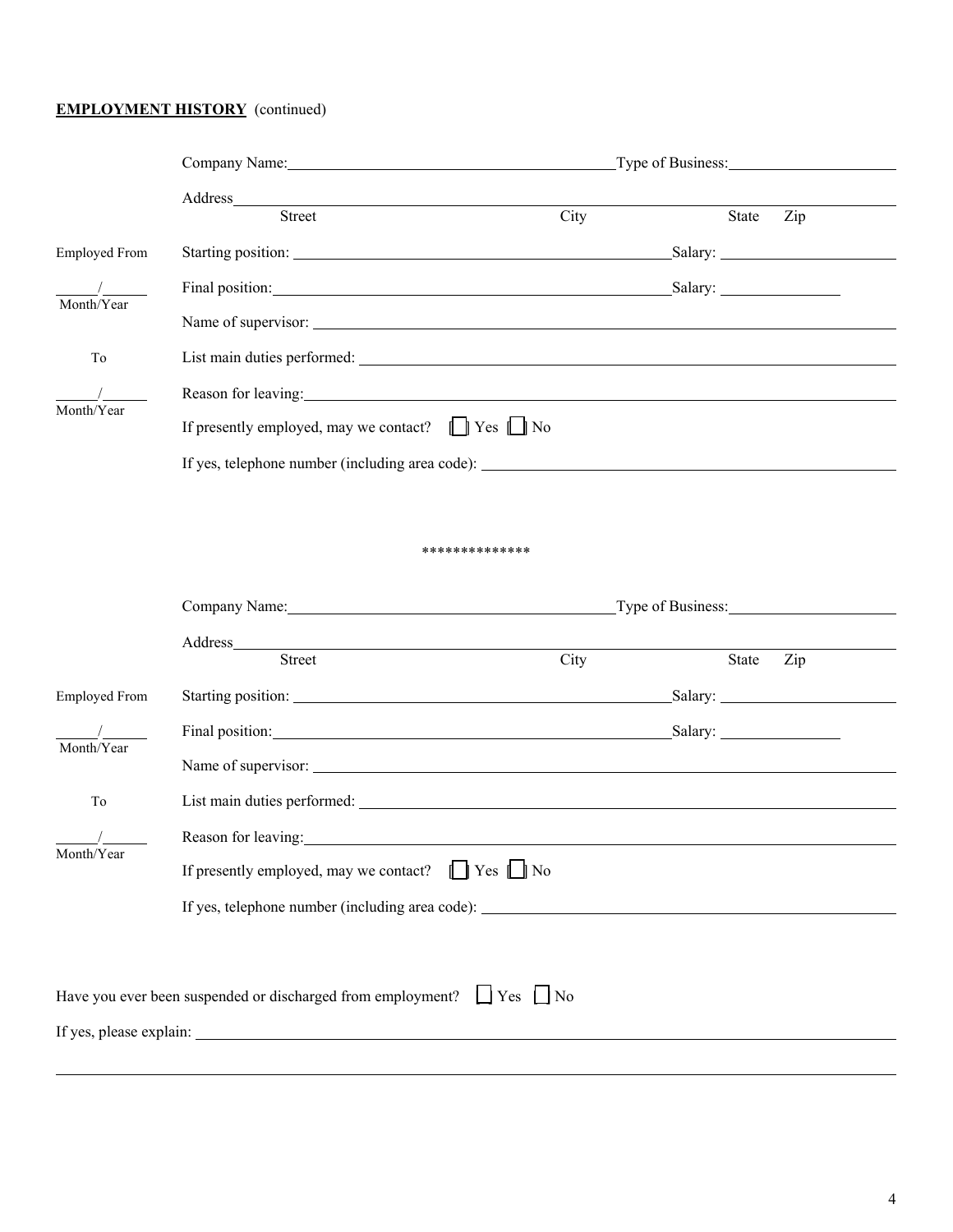#### **REFERENCES**

GIVE THE NAMES OF THREE PERSONS NOT RELATED TO YOU, WHOM YOU HAVE KNOWN AT LEAST ONE YEAR.

| <b>NAME</b> | <b>ADDRESS</b> | <b>TELEPHONE</b> | <b>BUSINESS</b> | <b>YEARS</b><br><b>ACQUAINTED</b> |
|-------------|----------------|------------------|-----------------|-----------------------------------|
|             |                |                  |                 |                                   |
|             |                |                  |                 |                                   |
|             |                |                  |                 |                                   |
|             |                |                  |                 |                                   |

 I hereby represent that all information now or hereafter given by me in support of my application for employment is true and complete. I hereby authorize investigation of all statements contained in this application and full disclosure of my present and prior employment record, education and credit history. I grant permission to the County of Midland to obtain employment, education and credit history information concerning my general reputation, character, conduct and work quality, and authorize any person or organization contacted to furnish information and opinions concerning any and all such matters, whether same is a matter of record or not, including a personal evaluation of my honesty, reliability, carefulness and ability to take orders from my superiors. I understand that this may include a record of disciplinary action assessed by previous employers. I hereby release the County of Midland and any person or organization from any and all liability which may result in furnishing such information or opinion, and from any other liability whatsoever as a result of such inquiries and disclosures, and hereby release the County of Midland, and any person, organization or prior employer from any obligation to provide me with written notification of such disclosure; provided, however, that these releases do not prohibit the filing of a charge with the Equal Employment Opportunity Commission based on the release of such information or the failure to notify me of the disclosure of such information. I understand that employment is contingent upon this investigation and, if hired, any misrepresentation, omission or falsification of facts called for on this application shall be considered sufficient cause for my dismissal without notice at any time during my employment. I understand and agree that if, in the opinion of the County of Midland, the results of the investigation are unsatisfactory, that an offer of employment that has been made may be withdrawn or my employment with the County of Midland may be terminated.

 I further understand that the County of Midland may require a medical examination by a County-designated physician (1) after I have received an offer of employment and prior to my commencement of employment duties; and, (2) during the course of my employment as required by business necessity and for job-related purposes. I hereby consent to such examinations and recognize that employment is contingent upon receipt of a satisfactory medical evaluation. I further understand and agree that prior to commencing employment or after I am employed, I may be requested to submit to tests to determine the presence of alcohol or illegal drugs, and agree to the release of any such test results to appropriate County personnel, and agree that if I refuse and/or fail such tests before commencing employment, my offer of employment will be revoked, or if I refuse and/or fail such tests after being employed, my employment will be terminated.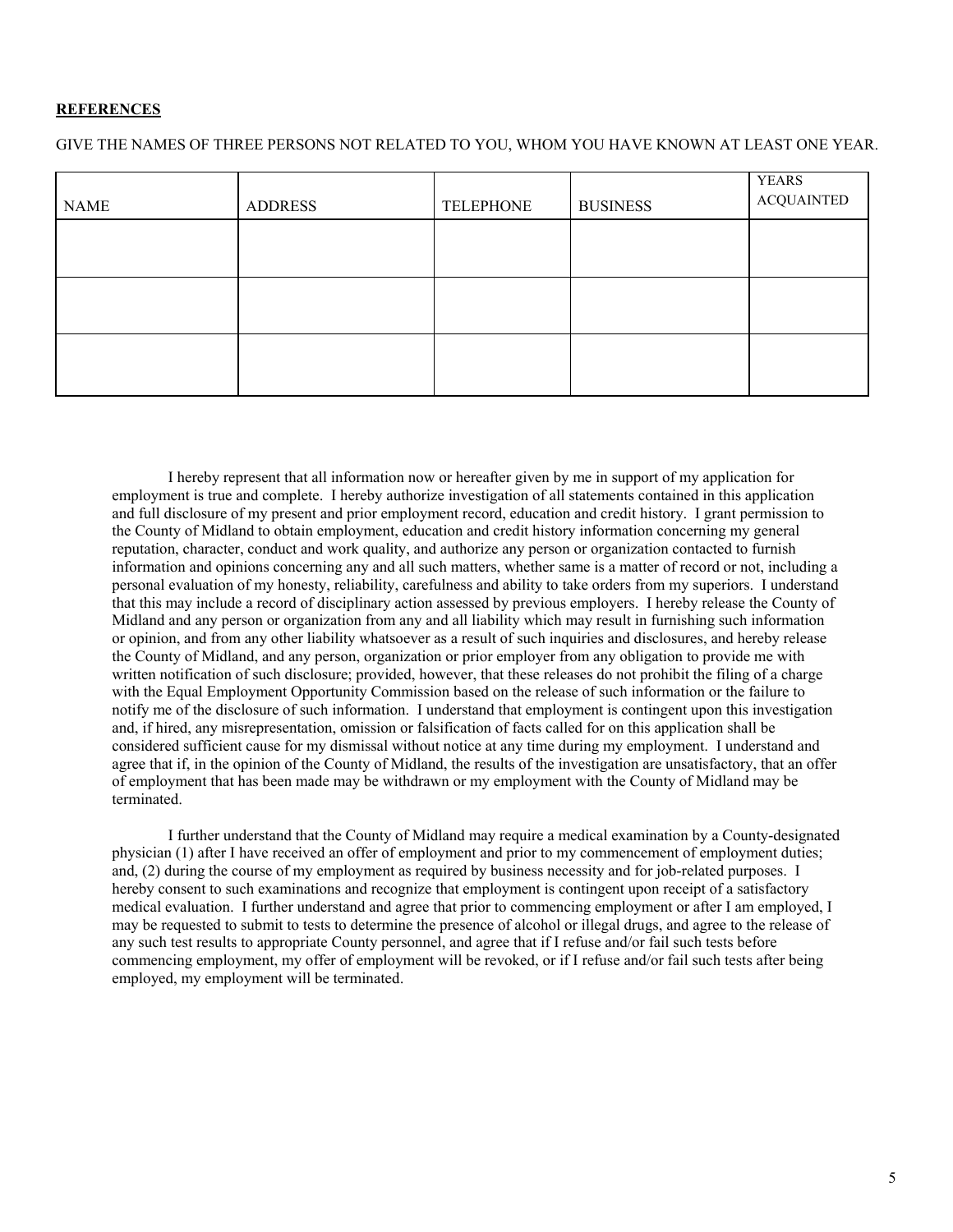I AGREE THAT THIS APPLICATION IS NOT AN OFFER OF EMPLOYMENT. I AGREE THAT IF I AM EMPLOYED BY THE COUNTY OF MIDLAND (1) THAT MY CONTRACT OF EMPLOYMENT IS AT-WILL AND MAY BE TERMINATED AT ANY TIME, WITH OR WITHOUT NOTICE AND WITH OR WITHOUT CAUSE AT THE OPTION OF EITHER THE COUNTY OF MIDLAND OR MYSELF; (2) THAT I WILL RECEIVE WAGES AND BENEFITS AND BE SUBJECT TO RULES AND REGULATIONS AND THAT SUCH WAGES, BENEFITS, RULES AND REGULATIONS ARE SUBJECT TO CHANGE BY THE COUNTY OF MIDLAND AT ANY TIME WITH OR WITHOUT NOTICE TO ME; (3) THAT IN PARTIAL CONSIDERATION FOR MY EMPLOYMENT, I SHALL NOT COMMENCE ANY ACTION OR OTHER LEGAL PROCEEDING RELATING TO MY EMPLOYMENT OR THE TERMINATION THEREOF MORE THAN SIX MONTHS AFTER THE EVENT COMPLAINED OF AND AGREE TO WAIVE ANY STATUTE OF LIMITATIONS TO THE CONTRARY; (4) THAT MY ASSIGNED WORK HOURS MAY BE MODIFIED BY THE COUNTY OF MIDLAND, AND, IF REQUESTED, I WILL BE REQUIRED TO WORK OVERTIME; (5) THAT THIS CONSTITUTES THE ENTIRE AGREEMENT BETWEEN THE COUNTY OF MIDLAND AND MYSELF AND THAT ANY AND ALL PRIOR AGREEMENTS ARE NULL AND VOID; (6) THAT THIS AGREEMENT CANNOT BE MODIFIED IN ANY WAY BY ANY DOCUMENTS PUBLISHED BY THE COUNTY OF MIDLAND OR BY ANY ORAL OR WRITTEN REPRESENTATIONS MADE BY ANYONE EMPLOYED BY THE COUNTY OF MIDLAND, EITHER BEFORE OR AFTER THIS AGREEMENT, EXCEPT IN A WRITTEN AGREEMENT ADDRESSED TO ME INDIVIDUALLY AND BY NAME AND SIGNED BY BOTH THE CHAIRMAN OF THE BOARD OF COMMISSIONERS OF THE COUNTY OF MIDLAND AND MYSELF.

I HAVE READ, UNDERSTAND AND AGREE TO THE ABOVE STATEMENTS AND CONDITIONS OF EMPLOYMENT.

SIGNATURE DATE